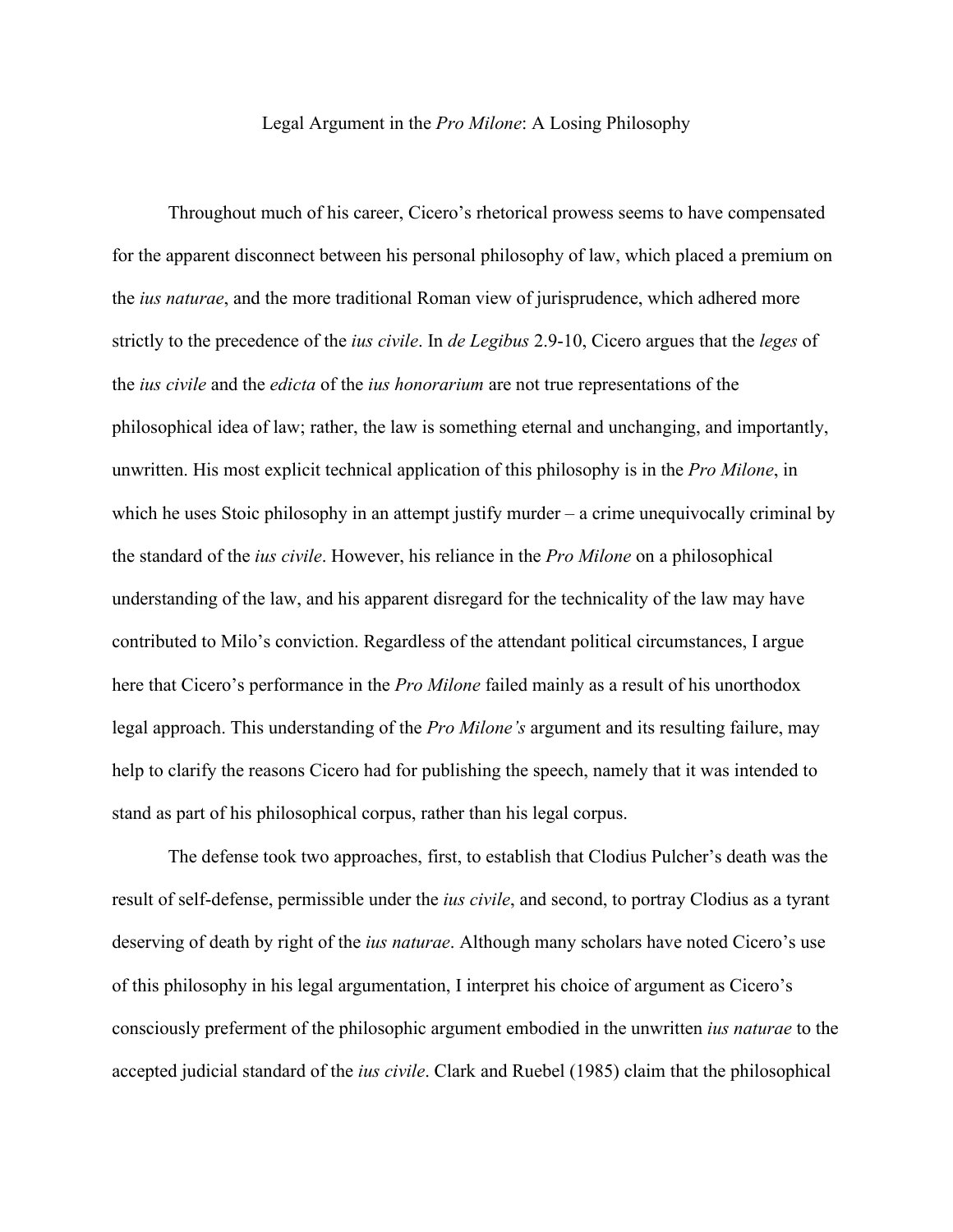arguments were later additions, never heard in court. Forschner (2016) attempts to reconcile the problem with a technical reinterpretation of *silent enim leges inter arma*, but this presumes Cicero's commitment to his argument of self-defense, which seems dubious. In fact, Cicero clearly states what he feels is the root of the problem in the voice of Titus Annius (*Mil*. 77), arguing that because the laws of the Romans were insufficient to bring Clodius to justice, [Milo] had to resort to the *lex naturae* to preserve the sanctity of the Republic and to effect justice.

Most scholars hold that this philosophical argument was an acceptable route for Cicero's defense to take, and that it was due mainly to the political situation that the panel of judges was left unconvinced. This interpretation, however, is predicated upon the imperial jurists' understanding of Cicero as an accurate representative of Roman legal philosophy and technically applied jurisprudence. On the contrary, the consistency with which Cicero dismisses the socially accepted hierarchy of laws seems to indicate that Cicero's legal philosophy was, in fact, at odds with the standards of the day. Cicero's use of the 'Stoic tyrant' threatening the Republic, and the successive justification of the tyrant's murder as a moral good, justified by the *ius naturae*, could have succeeded only if Cicero had first made the case that Milo killed Clodius in self-defense – the only attendant circumstance justified under the *ius civile*. However, Cicero devotes little attention to discussing the conditions for self-defense, and his explanation of the circumstances of the attack is notoriously obscure. This is not a failure of Cicero's oratory, per se, but the natural result of Cicero's belief that such explanations and legal justifications are unnecessary in light of the righteousness of Milo's actions under the *ius naturae*.